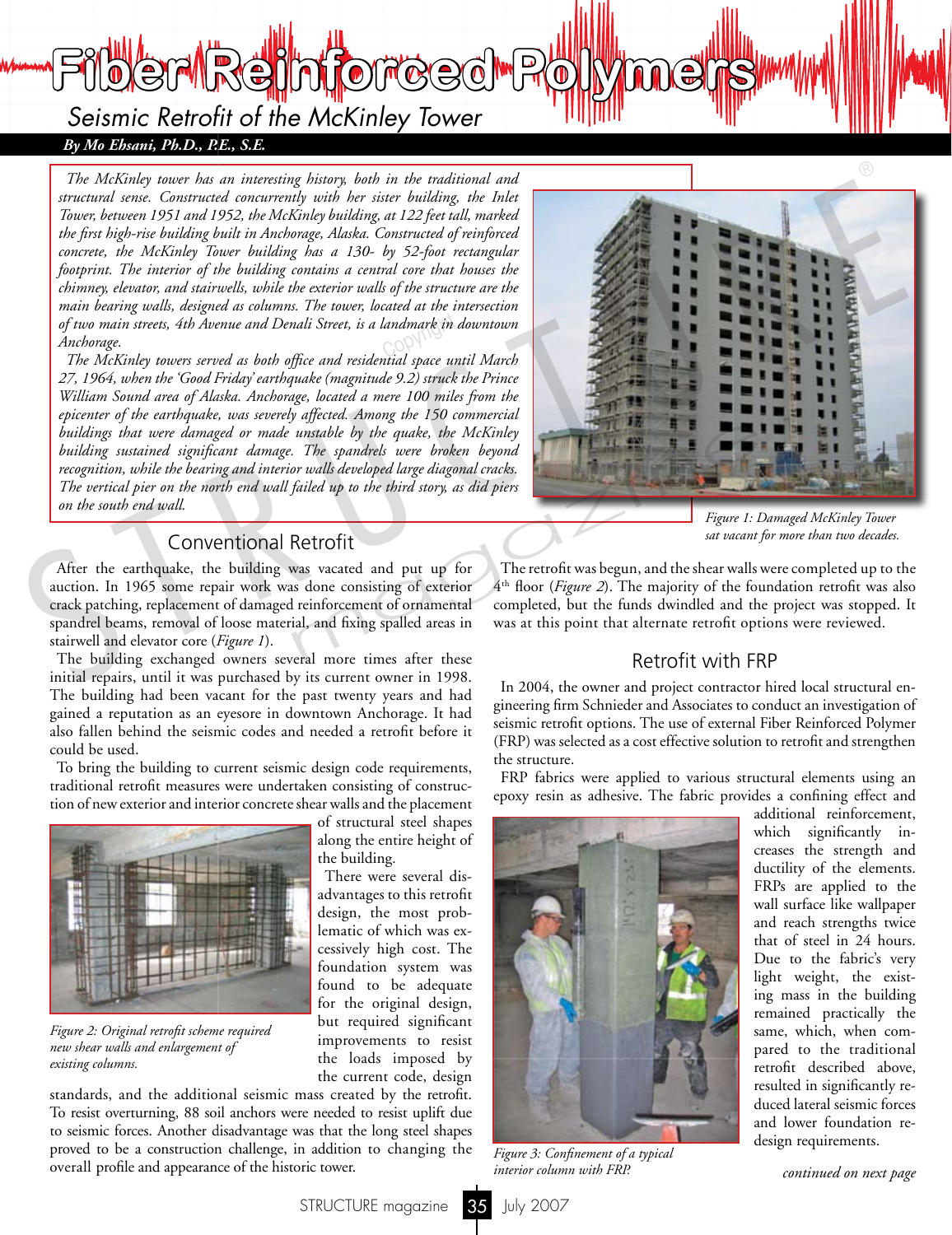

*Figure 4: Retrofit of walls with carbon fabric and connection of wall to floor.*

A dynamic analysis of the structure was conducted using a 3D model for the existing building structure, based on available as-built drawings. This model identified the possible areas of excessive stress during a seismic event. Both interior and exterior shear walls were identified as over-stressed, with localized high stress in the spandrel and cantilevered wall panels. The majority of this retrofit concentrated on floors 5 to 14. A discussion of the FRP design solution for each type of structural element follows:

### *Columns*

Unidirectional glass FRP fabrics were applied to all columns to provide a confining effect to the concrete, which increased its effective compressive strength and ductility. This eliminated the need to increase column size or to add steel reinforcement to existing columns. The fabric was supplied in 24-inch wide tapes that were wrapped around the column in at least two layers. Along the height of the column, the bands of fabric were continued by butt joints (*Figure 3, see page 35*).

### *Structural Walls*

The north and south side bearing walls above the  $4<sup>th</sup>$  floor were converted to shear walls by applying biaxial carbon FRP on the inside face of the wall up to the 9<sup>th</sup> floor. Vertically oriented unidirectional glass fabric was placed between the  $9<sup>th</sup>$  and  $10<sup>th</sup>$  floor. Additional horizontally oriented unidirectional glass fabric was applied on the end of the new exterior shear wall constructed up to the 4<sup>th</sup> floor. Specialized structural details were developed to ensure proper load transfer to the floor system at each level (*Figure 4*).

For the east and west side shear walls, wall boundary elements were created by wrapping horizontally oriented unidirectional glass fabrics on the three sides of window corner openings. Additional 5%-inch A307 bolts were installed through the wall to provide confinement of the boundary elements.

#### *Beams*

Coupling beams for east and west shear walls were reinforced for shear by applying biaxial glass FRP on the inside face. The same design was applied on the inside face for shear reinforcement of cantilever beams on the west and east building elevations. For the cantilever beams on the north and south elevations, shear strength was increased by applying a biaxial carbon fabric on the inside face. Cantilever beams negative moment strength was increased by applying unidirectional carbon FRP to the top face.

#### *Floor System*

Certain areas of the roof slab required additional flexural strength to support a water storage tank and heavy equipment that were to be placed on the roof. These areas were retrofitted on the bottom of the slab with 6-inch wide unidirectional carbon fabric strips placed 12 inches on center in the both directions.



*Figure 5: View of nearly-completed and painted building.*